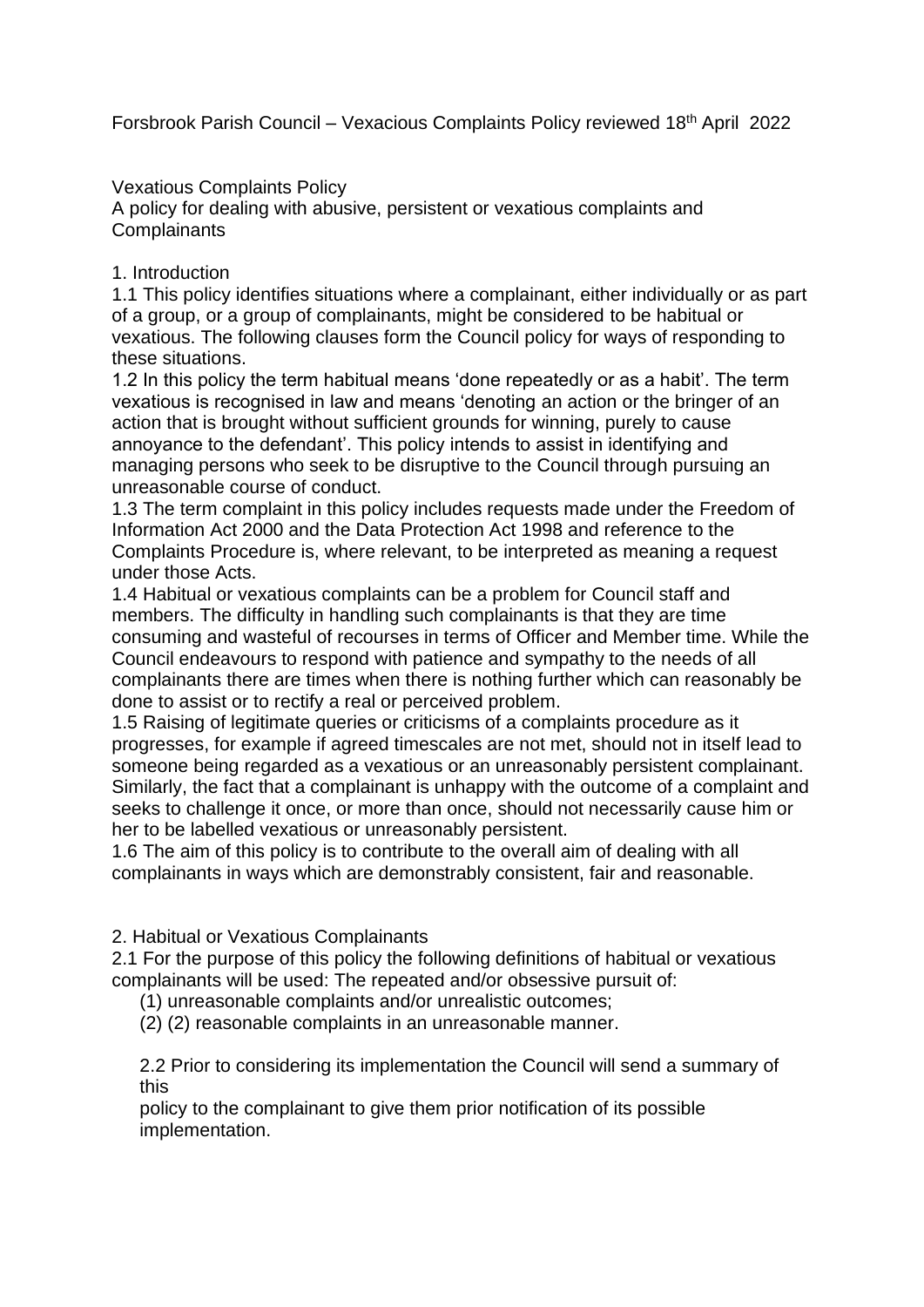2.3Where complaints continue and have been identified as habitual or vexatious in

accordance with the criteria set out in Section 3, the staff and Communications Committee will seek agreement to treat the complainant as a habitual or vexatious

complainant for the appropriate course of action to be taken. Section 4 details the options available for dealing with habitual or vexatious complaints.

2.4The Clerk on behalf of the Council will notify complainants, in writing, of the reasons why their complaint has been treated as habitual or vexatious and the action

that will be taken. Parish Councillors for Forsbrook Parish Council will also be informed that a constituent has been designated as an habitual or vexatious complainant.

2.5The status of the complainant will be kept under review. If a complainant subsequently demonstrates a more reasonable approach, then their status will be reviewed.

3.0 Forsbrook Parish Council defines unreasonably persistent and vexatious complainants as those complainants who, because of the frequency or nature of their contacts with the Council, hinder the Council's consideration of their or other people's complaints.

3.1The description 'unreasonably persistent' and 'vexatious' may apply separately or

jointly to a particular complainant.

3.2 Examples include the way in which, or frequency with which, complainants raise

their complaints with staff or how complainants respond when informed of the

Council's decision about the compliant.

3.3Features of an unreasonably persistent and/or vexatious complainant include the

following (the list is not exhaustive, nor does one single feature on its own necessarily imply that the person will be considered as being in this category):

An unreasonably persistent and/or vexatious complainant may have insufficient or no grounds for their complaint and be making the complaint only to annoy (or for reasons that he or she does not admit or make obvious)

• refuse to specify the grounds of a complaint despite offers of assistance

• refuse to co-operate with the complaints investigation process while still wishing their complaint to be resolved.

• refuse to accept that issues are not within the remit of the complaints policy and procedure despite having been provided with information about the scope of the policy and procedure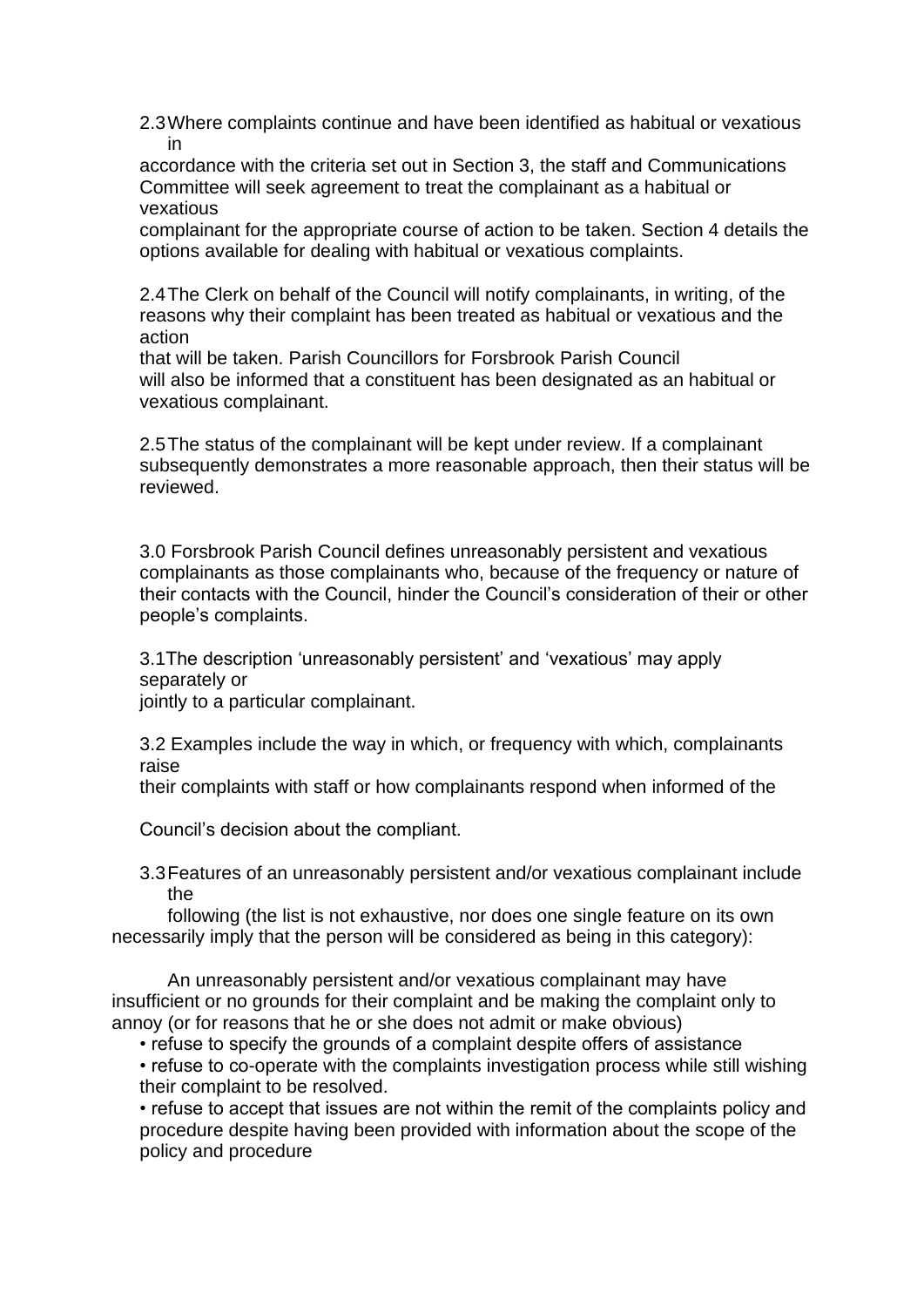• refuse to accept that issues are not within the power of the Council to investigate,

change or influence insist on the complaint being dealt with in ways which are incompatible with the complaints procedure or with good practice (e.g. insisting that there must not be any

written record of the complaint)

• make what appear to be groundless complaints about the staff dealing with the complaints, and seek to have them dismissed or replaced

• make an unreasonable number of contacts with the Council, by any means in relation to a specific complaint or complaints

• make persistent and unreasonable demands or expectations of staff and/or the complaints process after the unreasonableness has been explained to the complainant (an example of this could be a complainant who insists on immediate

responses to questions, frequent and/or complex letters, faxes telephone calls or emails)

• harass or verbally abuse or otherwise seek to intimidate staff dealing with their complaint, in relation to their complaint by use of foul or inappropriate language or by the use of offensive and racist language or publish their complaints in other forms of media

• raise subsidiary or new issues whilst a complaint is being addressed that were not part of the complaint at the start of the complaint process

• introduce trivial or irrelevant new information whilst the complaint is being investigated and expect this to be taken into account and commented on

• change the substance or basis of the complaint without reasonable justification whilst the complaint is being addressed

• deny statements he or she made at an earlier stage in the complaint process are known to have electronically recorded meetings and conversations without the prior knowledge and consent of the other person(s) involved

• adopts a 'scattergun' approach, for instance, pursuing a complaint or complaints not only with the Council, but at the same time with, for example, a Member of Parliament, other Councils, elected Councillors of this and other Councils, the Council's Independent Auditor, the Standards Board, the Police, other public bodies or solicitors

• refuse to accept the outcome of the complaint process after its conclusion, repeatedly arguing the point, complaining about the outcome, and/or denying that an adequate response has been given

• make the same complaint repeatedly, perhaps with minor differences, after the complaints procedure has been concluded and insist that the minor differences make these 'new' complaints which should be put through the full complaints procedure

• persistently approach the Council through different routes or other persons about the same issue

• persist in seeking an outcome which Council has explained is unrealistic for legal orpolicy (or other valid) reasons

• refuse to accept documented evidence as factual

• complain about or challenge an issue based on an historic and/or an irreversibledecision or incident

• combine some or all of these features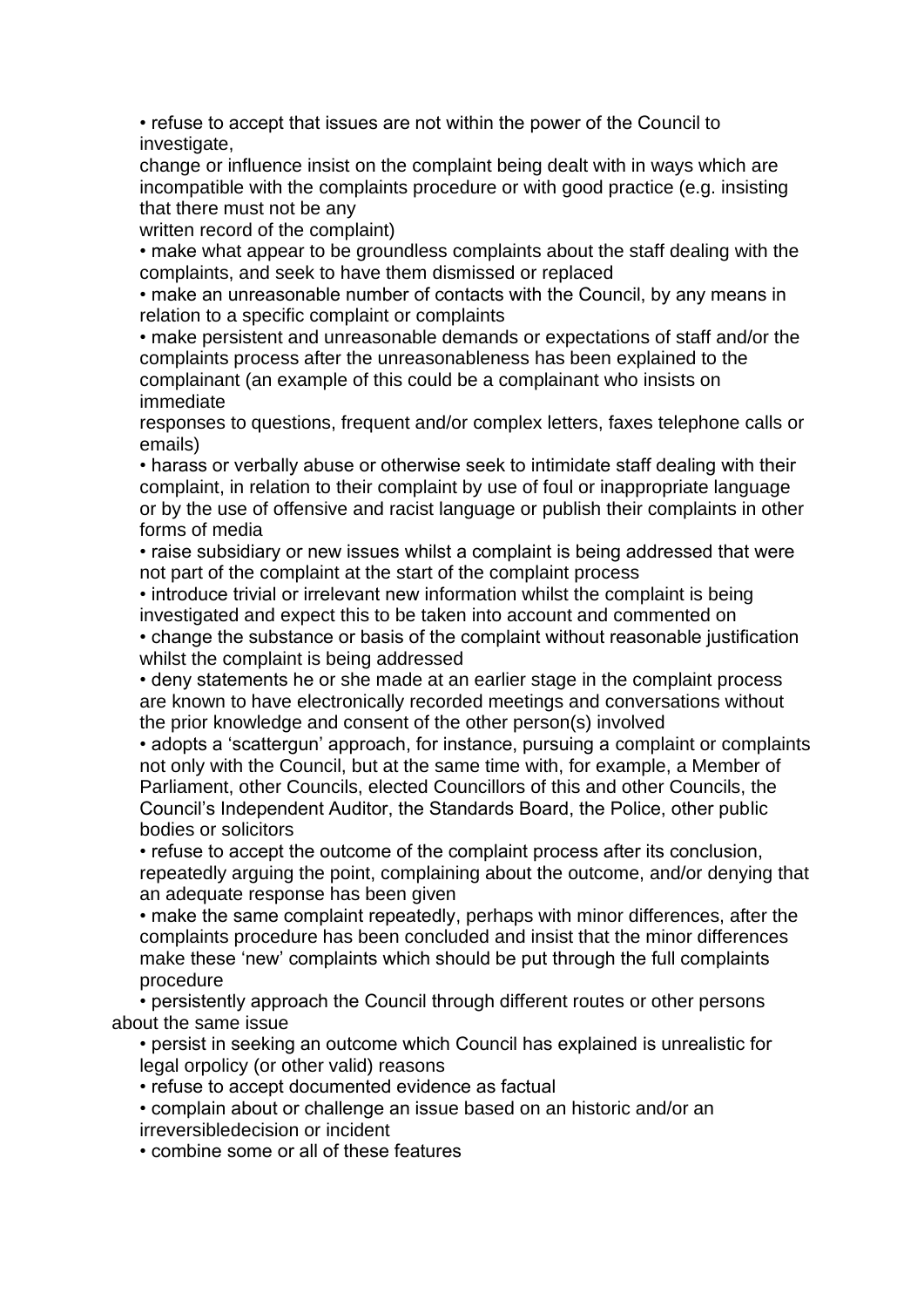4. Imposing Restrictions

4.1 The Council will ensure that the complaint is being, or has been, investigated properly according to the adopted complaints procedure.

4.2 In the first instance the Clerk will consult with the Chairman of the Council and Chairman of the Communications Committee prior to issuing a warning to the complainant. The Clerk will contact the complainant in writing, or by e-mail, to explain why this behaviour is causing concern and ask them to change this behaviour and outline the actions that the Council may take if they do not comply.

4.3 If the disruptive behaviour continues, the Clerk will issue a reminder letter to the complainant advising them that the way in which they will be allowed to contact the Council in future will be restricted. The Clerk will make this decision in consultation with the Chairman of the Council and the Chairman of the Communications Committee and inform the complainant in writing of what procedures have been put in place and for what period.

4.4 Any restriction that is imposed on the complainant's contact with the Council will be appropriate and proportionate and the complainant will be advised of the period of time over which that the restriction will be in place. In most cases restrictions will apply for between three to six months, but in exceptional cases this may be extended. In such cases the restrictions would be reviewed on a quarterly basis, or at the next Full Council Meeting.

4.5 Restrictions will be tailored to deal with the individual circumstances of the complainant and may include:

• banning the complainant from making contact by telephone except through a third party e.g. a solicitor, a Councillor or a friend acting on their behalf

• banning the complainant from sending emails to individuals and/or all Council Officers and insisting they only correspond by postal letter

• requiring contact to take place with one named member of staff only

• restricting telephone calls to specified days and/or times and/or duration

• requiring any personal contact to take place in the presence of an appropriate witness

• letting the complainant know that the Council will not reply to or acknowledge any further contact from them on the specific topic of that complaint (in this case, a designated member of staff will be identified who will read future correspondence). 4.6 When the decision has been taken to apply this policy to a complainant, the Clerk will contact the complainant in writing to explain:

• why the decision has been taken

• what action has been taken

• the duration of that action.

4.7 The Clerk will enclose a copy of this policy in the letter to the complainant. 4.8 Where a complainant continues to behave in a way that is unacceptable, the Clerk, in consultation with the Chairman of the Council and the Chairman of the

Communications Committee may decide to refuse all contact with the complainant and stop any investigation into his or her complaint.

4.9 Where the behaviour is so extreme or it threatens the immediate safety and welfare of staff, other options will be considered, e.g. the reporting of the matter to the police or taking legal action. In such cases, the complainant may not be given prior warning of that action.